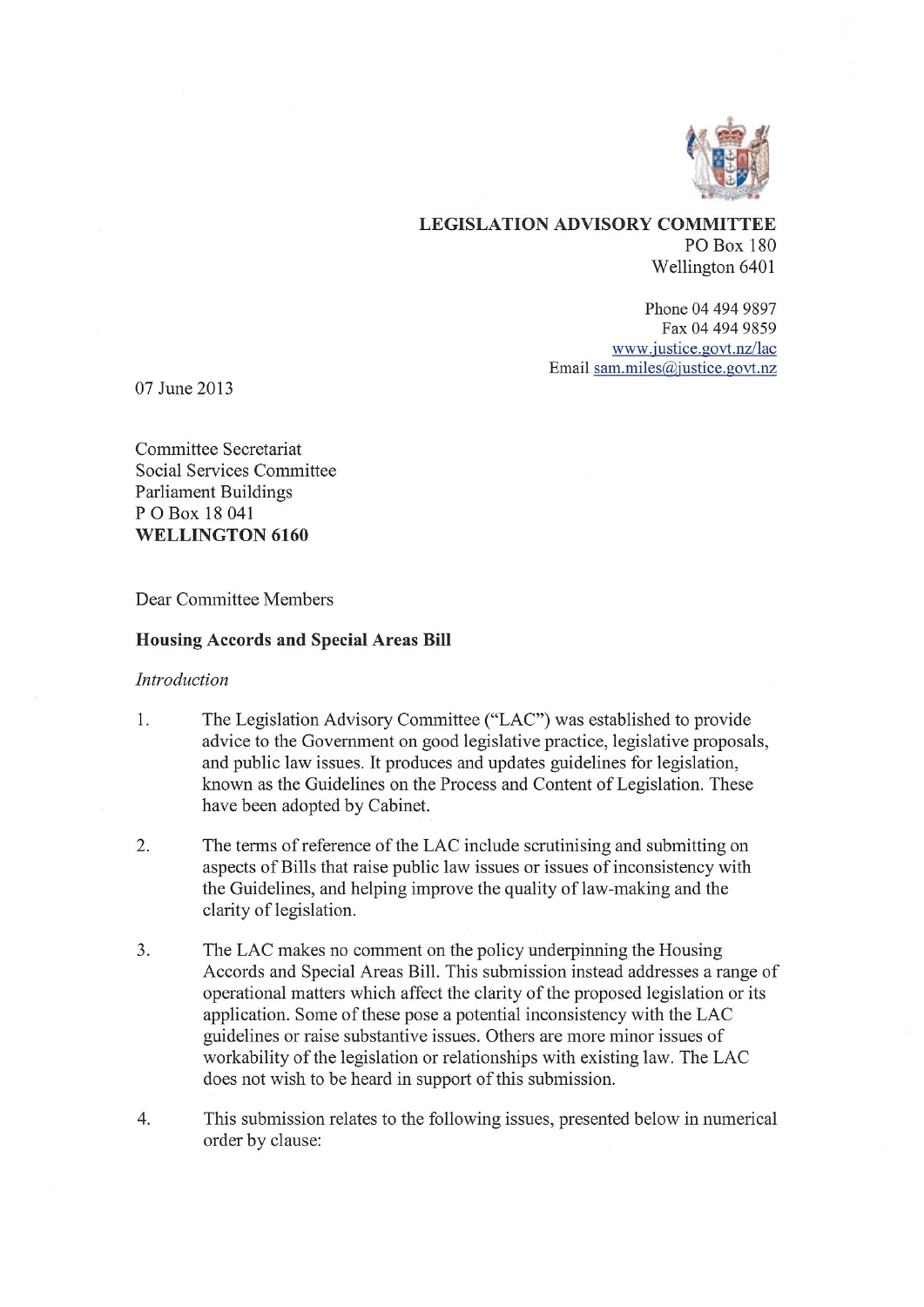- Clause 9 criteria for establishing scheduled regions or districts;
- Clause 13 termination of housing accords;
- Clauses 16 and 17 selection of a special housing area;
- Clause 23 consenting role for Chief Executive of the Ministry;
- Clause 29 notification of consent application;
- Clause  $32$  criteria for considering applications within special housing areas;
- Clause  $61$  processing plan changes;
- Clauses 76 and 78 rights of appeal and objection.

## Criteria for establishing scheduled regions or districts  $-$  cl 9

- 5. Section 9 provides for the establishment of scheduled regions or districts through an Order in Council. Special housing areas may only be established in scheduled regions or districts. These regions or districts may be recommended by the Minister if he or she is "satisfied that the region or district is experiencing significant housing supply and affordability issues". Section 9(3) provides that the following evidence is sufficient for the Minister to be satisfied:
	- (a) according to publicly available data, one or both of the following apply to the region or district:
		- (i) the weekly mortgage payment on a median-priced house as a percentage of the median weekly take-home pay for an individual exceeds 50%, based on a 20% deposit:
		- (ii) the median multiple (that is, the median house price divided by the gross annual median household income) is 5.1 or over; and
	- (b) after consulting with the chief executive, the Minister is satisfied that the information contained in that publicly available data is consistent with other information analysed by the Ministry concerning housing supply and affordability in the region or district.
- 6. LAC considers that it is desirable to have clear and unambiguous provisions to guide the Minister's decision. However, in our view, the criteria in el 9(3)(a) are not sufficiently certain in their current formulation, and could be better defined.
- 7. We have identified the following definitional issues:
	- How is the "weekly mortgage payment on a median-priced house" to be calculated? This will depend on the interest rate and the mortgage term. These assumptions are absent from the clause, but would make a significant difference to the weekly repayment.
	- "Take-home pay" is an ambiguous term, and is not defined. Is the "median weekly take-home pay" exclusive of PAYE and the ACC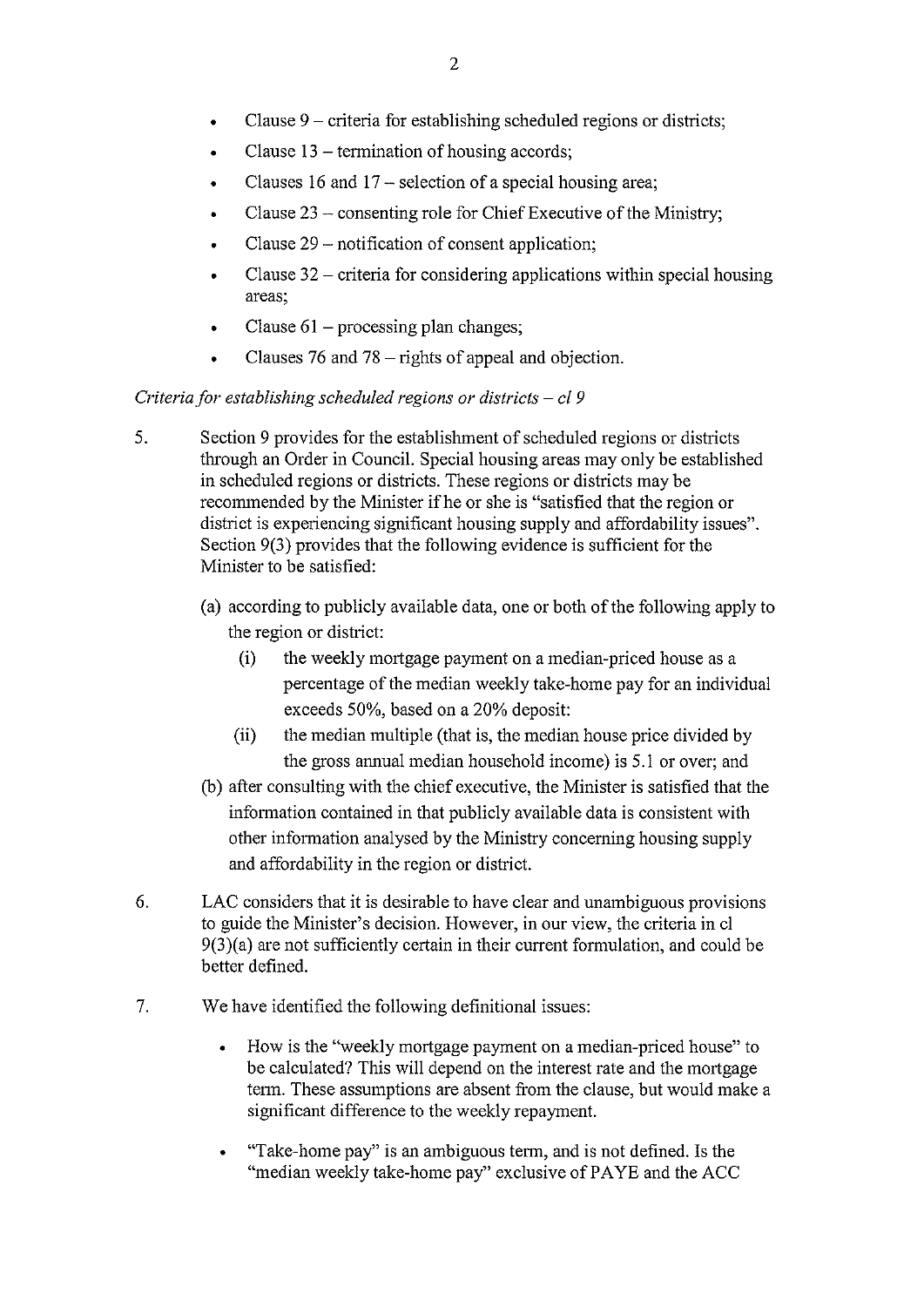earners levy only, or also other regular deductions such as student loan repayments and KiwiSaver? Is it inclusive of the Working for Families allowance?

- Is the "median weekly take-home pay" based on full-time workers only, or based on all wage and salary earners?
- Is the "median weekly take-home pay" the national median, or the median in the district or region for which the housing prices are being assessed? Similarly, is the "gross annual median house-hold income" the national median or the regional/district median?
- 8. More substantively, the Bill should make clear that the Minister can chose to use alternative statistically sound metrics to identify housing unaffordability, such as one based on a residual income measure.

## Termination of a housing accord  $-$  cl 13

9. Clause 13 provides that the housing accord may be terminated by either party with notice. There are no grounds specified for termination. LAC submits that the statute should set out criteria to be considered by the Minister before terminating an accord.

## Selection of special housing areas — cl 16 and 17

- 10. Clauses 16 and 17 provide for the establishment of a special housing area on the recommendation of the local authority when there is a housing accord in place. There is no detail about the process which would inform this. It is perhaps implicit in the scheme of the Bill that local authorities who have entered into a housing accord will consider suitable sites. This detail could also be included in the content of an accord. However, there is no requirement for a housing accord to address this matter, and there is also no requirement for the local authority to consult with the community in selecting a site to recommend. LAC submits that these matters should be clarified.
- 11. Clause 16(2) provides that the Minister "must have regard to existing geographic boundaries, the relevant district plan, and any relevant proposed district plan to ensure that the boundaries of the proposed special housing area are clearly defined" (emphasis added). The natural interpretation of this clause is that the Minister is to have regard to the relevant plan and proposed plan  $\partial$ u to ensure that the boundaries of the proposed special housing area are clearly defined. LAC submits that the Minister should also have regard to the plan(s) to assess the suitability of the proposed special housing area.
- 12. The Bill contains minimal criteria for the selection of special housing areas by the Minister. Under cl 16(3), the Minister must not recommend a special housing area be created unless:
	- (a) with the appropriate infrastructure, the proposed special housing area could be used for qualifying developments; and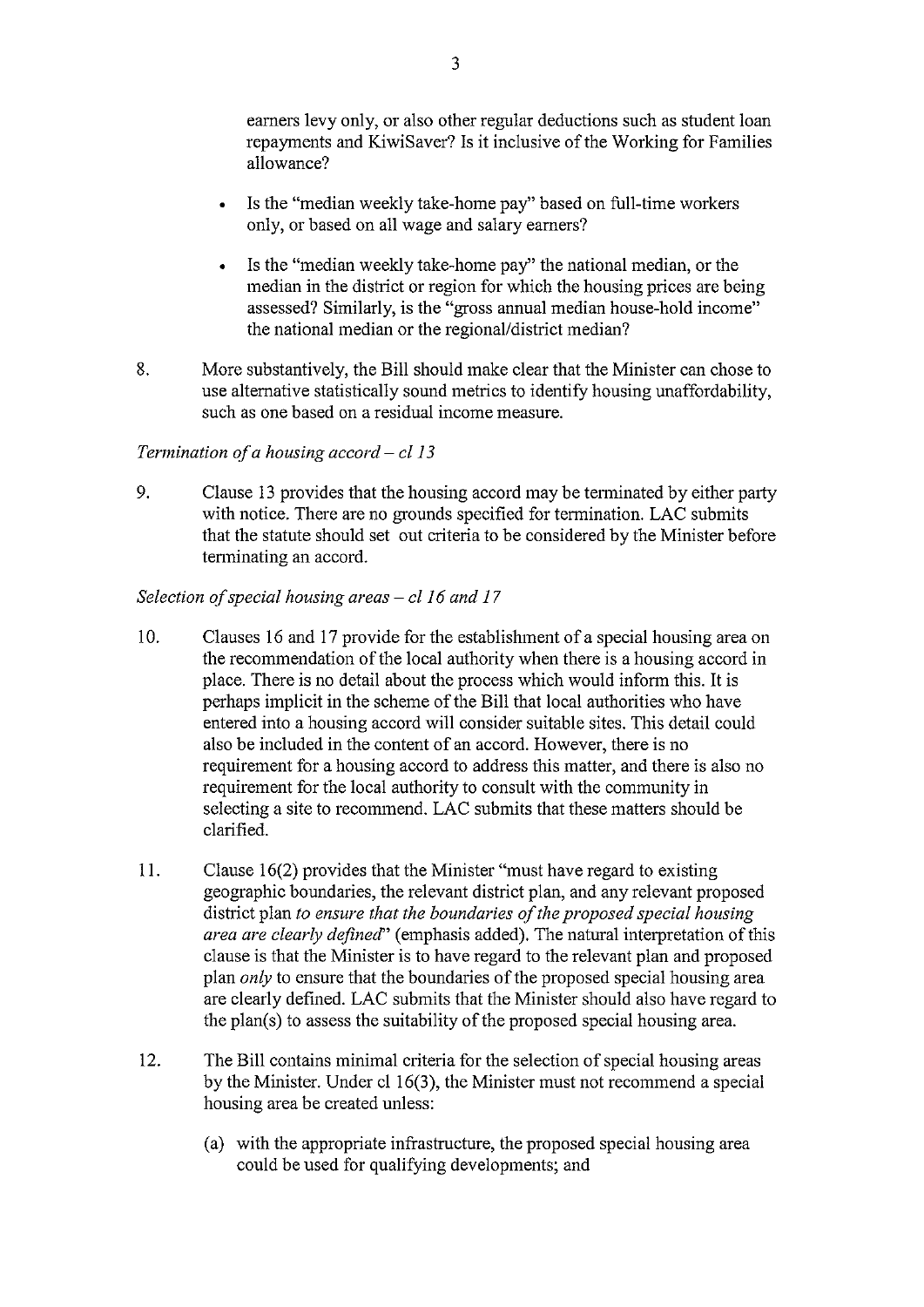- (b) there is evidence of demand to create qualifying developments in specific areas of the scheduled region or district; and
- (c) there will be demand for residential housing in the proposed special housing area.
- 13. The lack of criteria is of note given the ramifications of creating a special housing area. The decision to create a special housing area can only be challenged through judicial review. In LAC's view, the threshold and criteria should therefore be provided for in the legislation, and could include such matters as those listed in Part 2 of the Resource Management Act (RMA).

## Powers of the Chief Executive of the Ministry  $-$  cl 23

- 14. Under el 23, if the special housing area is not within the district of an accord authority, the authorised agency is defined as the chief executive of the administering Ministry. The authorised agency will consider the application for resource consent under el 32, and under el 59 will be responsible for monitoring compliance with consent conditions.
- 15. These functions may be delegated under el 83 to the Environmental Protection Authority, the local authority, or a government department.
- 16. There are two issues with these provisions: the role of the Minister, and the scope of delegation. It is unusual for the chief executive of a Ministry to have a consenting role, and it is unusual for this role to be delegable to a government department. The Select Committee could consider whether these functions can be differently allocated. The same issues arise in relation to ongoing functions of the authorised agency such as monitoring compliance with resource consents.

## Notification of consent applications — el 29

- 17. The Bill limits notification to directly affected adjacent land owner. If these land owners are notified, the local authority will have a right to submit on the consent application under el 29(4)(a). However, if there are no directly affected adjacent land owners the local authority may not be notified.
- 18. LAC submits that el 29(2) should require notification to local authorities who are not also authorised agencies. This would ensure that local authorities are aware of the application, and are able to submit. We note that the term "local authority" is not defined in the Bill, and therefore under el 6(2), this carries the same meaning as defined under the RMA, so includes both territorial authorities and regional councils. LAC considers that notification to both territorial authorities and regional councils is desirable to ensure that both local and regional planning matters are adequately considered.

## Criteria for considering applications  $-$  cl 32

19. Clause 32 sets out the criteria for considering applications within a special housing area. The criteria to be taken into account do not include the provisions of a housing accord if one is in place. This seems inconsistent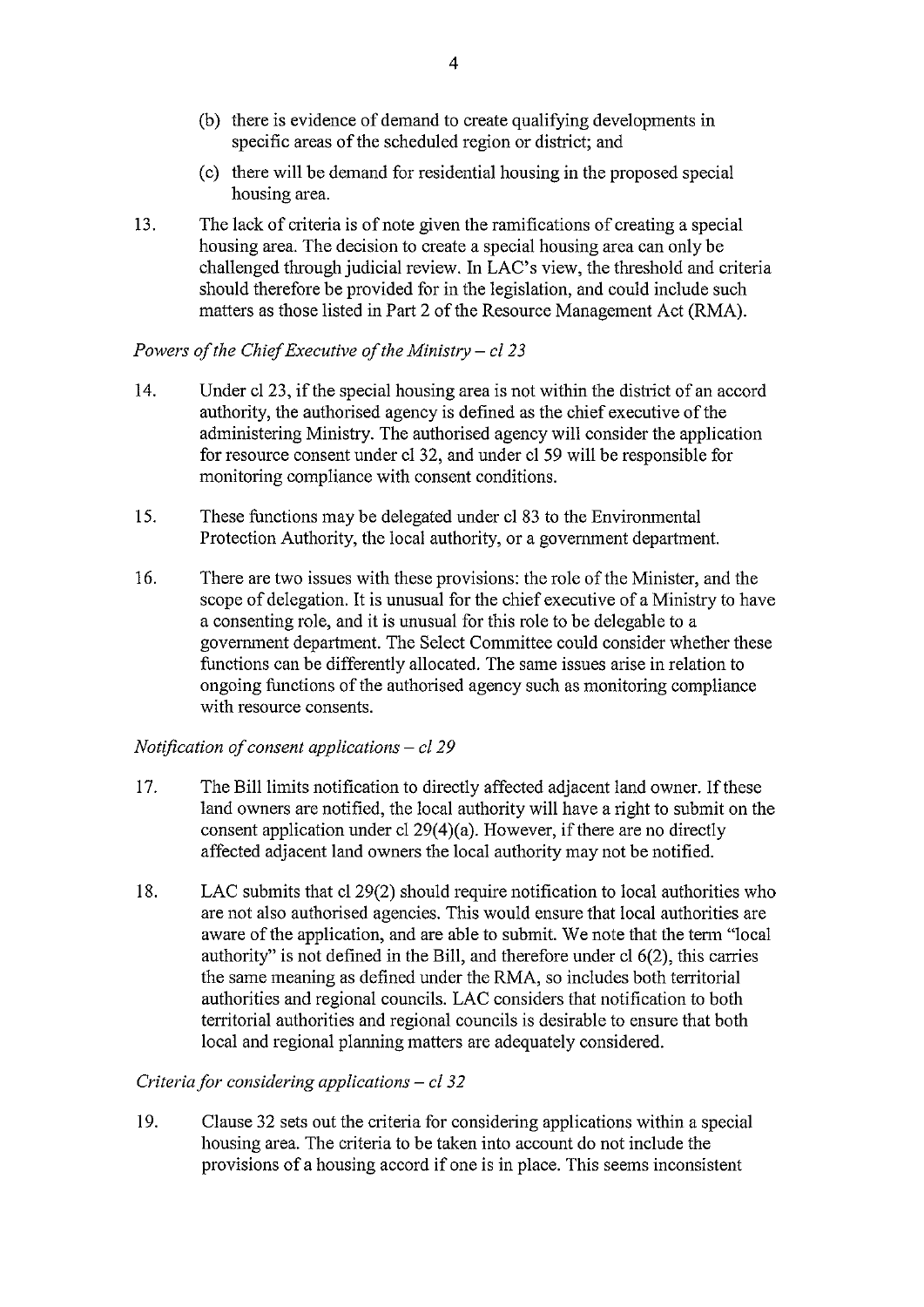with the overall scheme of the Bill. LAC submits that the authorised agency should be required to have regard to a housing accord if one exists.

- 20. Clause 32(1) provides that the authorised agency must "have regard to, and give the most weight to the purpose of this Act". The purpose of the Act is to "enhance housing affordability by facilitating an increase in land and housing supply". Under cl 32(2)(a), authorised agencies must also "take into account" the "matters that would arise for consideration" under Part 2 of the RMA.
- 21. These interplay of provisions is ambiguous. One possible interpretation is that authorised agencies must give the most weight to the purpose of the Bill, and then give equal weight to the individual matters listed under  $ss6(a)$  –  $(g)$ ,7(a) – (j), and 8 of the RMA, ignoring the priority given by that Act. Another possible interpretation is that the whole of Part 2, including the internal hierarchy, applies as if the decision were being made under the RMA, but with the additional prevailing consideration of the purpose of the Bill.
- 22. It is also unclear how, in practice, a decision maker is to give "most weight" to a particular factor and yet also give due weight to other factors. For example, if a consent application sought permission for 150 houses, and the authorised agency instead granted consent for 100 houses on robust resource management grounds (such as to provide for esplanade reserves), would the "most weight" requirement have been complied with?

# Processing plan changes  $-$  cl 61, 72 and following

- 23. The Bill provides for a more permissive plan change process within a special housing area. In particular, under cl 26 of schedule 1 of the RMA, private plan changes must be notified and public submissions received. Under cl 66 of the Bill, only adjoining land owners will be notified of a plan change request.
- 24. There are some complex provisions relating to the timing of parallel plan change appeals (under cl 72 and following). Because the Bill creates a separate process for plan changes relating to housing developments in a special area, it is possible that a plan change under the standard process will be considered at the same time as a plan change request under the Bill, affecting the same area of concern. In this case, whichever plan change addressing the "same matter" is determined first will be final and the other plan change will be treated as having been withdrawn. This seems an inadequate response to the issue and potentially prejudicial to those engaging in the ordinary appeals process. It is also not clear how "same matter" will be applied in practice. The significance of these provisions for the planning process combined with the ambiguity in the term "same matter" suggests that these provisions are at risk of being litigated.

## Rights of appeal and objection  $-$  cl 76 and 78

25. The Bill lists matters to be taken into account in deciding an application (c1 32(1)(b)), but does not list grounds for appealing a decision. This suggests